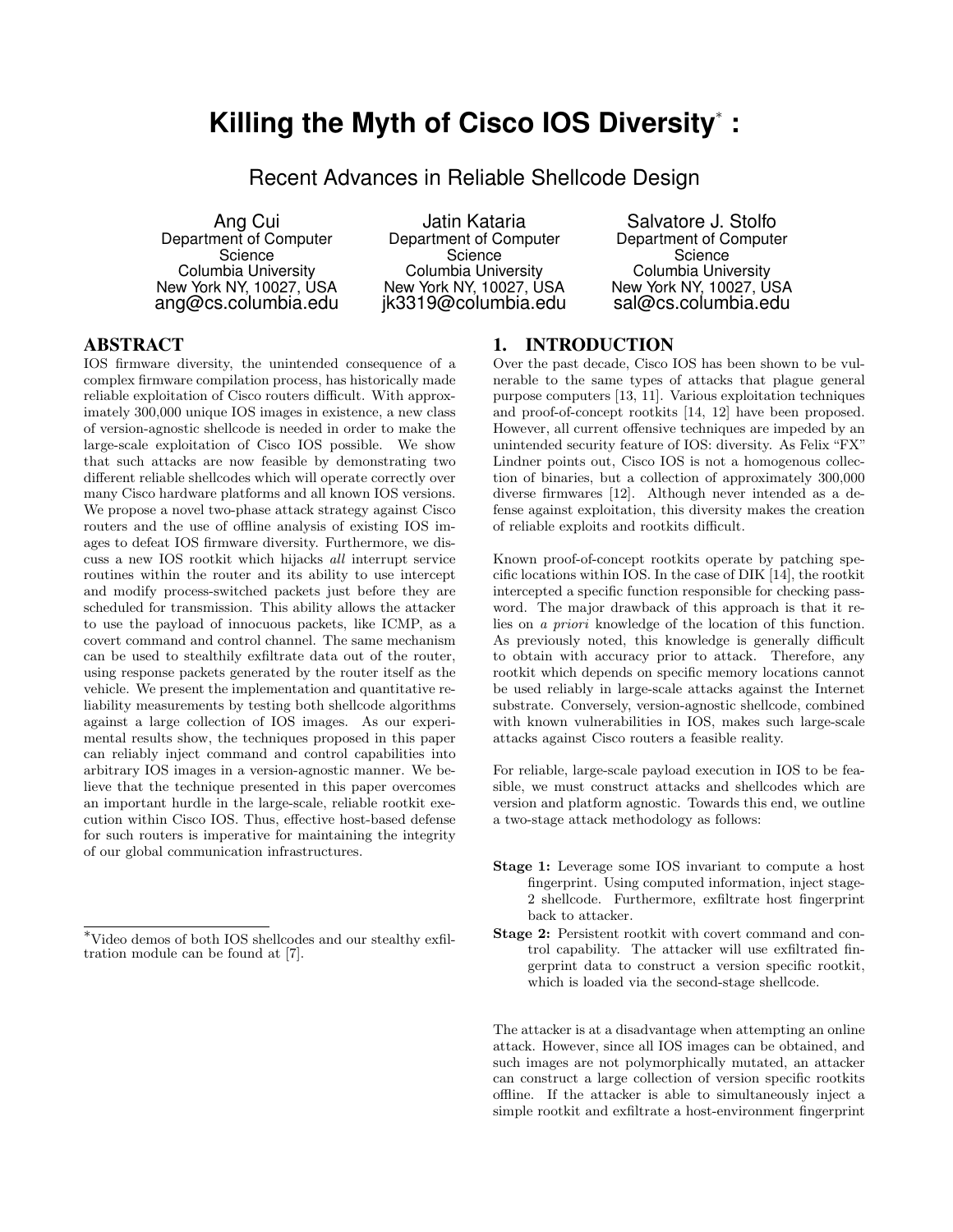

Figure 1: Timeline of two-stage attack against vulnerable IOS router of unknown hardware platform and firmware version. Attacker launches exploit with reliable shellcode (1.a). Shellcode installs rootkit and exfiltrates victim device's IOS fingerprint (1.b). The attacker finds exact IOS version from fingerprint by consulting offline database (2.a). The attacker then creates a version specific rootkit for victim, and uploads it using 1.b rootkit (2.b).

during the first phase of the attack, the attacker can then load a rootkit specifically parameterized for the exact IOS version of the victim router. Figure 1 shows the timeline of our proposed attack, which is intentionally broken into two phases to shift the advantage towards the attacker.

The two requirements of our first-stage shellcode, the need to reliably inject a basic second-stage rootkit, and the need to accurately fingerprint the victim device, can be satisfied simultaneously. Both shellcodes presented in this paper compute a set of critical memory locations within IOS's .text section. These memory addresses are used both as intercept points for our second-stage code, but also used to uniquely identify the exact micro-version of the victim's firmware. As figure 1 shows, this fingerprint data is exfiltrated back to the attacker and compared to a database of pre-computed fingerprints for all known IOS firmwares. As Section 8 shows, the fingerprints can be computed using simple linear-time algorithms and efficiently stored in a database. Pre-computing such fingerprints for all 300,000 IOS images should not take more than a few days on a typical desktop.

We present two different techniques for implementing this two-stage attack. The disassembling shellcode is discussed in Section 5. A novel interrupt hijack shellcode is discussed in Section 6. A stealthy exfiltration technique which modifies process-switched packets just before it is scheduled for transmission is discussed in Section 7. The intercept hijacking shellcode and the exfiltration mechanism built on top of it has several interesting advantages over existing rootkit techniques. First, the command and control protocol is built into the payload of incoming packets. No specific protocol is required, as long as the packet is punted to the router's control-plane. This allows the attacker to access the backdoor using a wide gamut of packet types, thus evading network-based intrusion detection systems. Hiding the rootkit inside interrupt handlers also allows it to execute forever without violating any watchdog timers. Furthermore,

the CPU overhead of this shellcode will be distributed across a large number of random IOS processes. Unlike with shellcodes which take over a specific process, the network administrator can not detect unusual CPU spikes within any particular process using commands like show proc cpu, making it very difficult to detect by conventional means.

The remainder of this paper is organized as follows: Section 2 outlines the challenges of reliable IOS rootkit execution and provides motivation for the need for version-agnostic shellcodes. Section 3 presents a survey of advancements in Cisco IOS exploitation over the past decade and provides a timeline of public disclosures of significant vulnerabilities and exploitation techniques. Section 4 outlines a general two-stage attack strategy against unknown Cisco devices. Section 5 presents our first reliable IOS shellcode, a disassembling shellcode, which was first proposed by Felix Lindner for PowerPC based Cisco devices. Section 6 presents our second reliable IOS shellcode. This shellcode hijacks all interrupt handler routines within the victim device, and is faster, stealthier and more reliable than our first shellcode. Experimental data, performance, overhead and reliability measurements are presented in Section 8. Potential defenses against our proposed shellcodes are discussed in Section 9. Concluding remarks are presented in Section 10. Lastly, the full source code of both shellcodes are listed in Appendix A.

Please note that the remainder of this paper will focus on MIPS-based Cisco IOS. All code examples will be shown in MIPS. However, the techniques presented can be applied to PowerPC, ARM and even x86-based systems.

## 2. MOTIVATION

Several recent studies demonstrate that there are vast numbers of unsecured, vulnerable embedded devices on the Internet [8], such devices are vulnerable to the same types of attacks as general purpose computers [3, 11], and can be systematically exploited in much the same way  $[1, 3, 5]$ . For example, various exploitable vulnerabilities [13, 12] and rootkits [14] have been found and disclosed for Cisco's flagship system, IOS. Cisco devices running IOS constitutes a significant portion of our global communication infrastructure, and are deployed within critical areas of our residential, commercial, financial, government, military and backbone networks.

Typical of the embedded security landscape, IOS is an aging system which does not employee standard protection schemes found within modern operating systems [14], and does not have any host-based anti-virus to speak of. In fact, not only is the installation of third-party anti-virus (which does not yet exist for IOS) not possible via any published OS interface, any attempt to do so will also violate the vendor's EULA and thus void existing support contracts.

Consider the availability of proof-of-concept exploits and rootkits, the wide gamut of high-value targets which can be compromised by the exploitation of devices like routers and firewalls, and the lack of host-based defenses within closesource embedded device firmwares. Such conditions should make the vast numbers of vulnerable embedded devices on the Internet highly attractive targets. Indeed, we have observed successful attempts to create botnets using Linux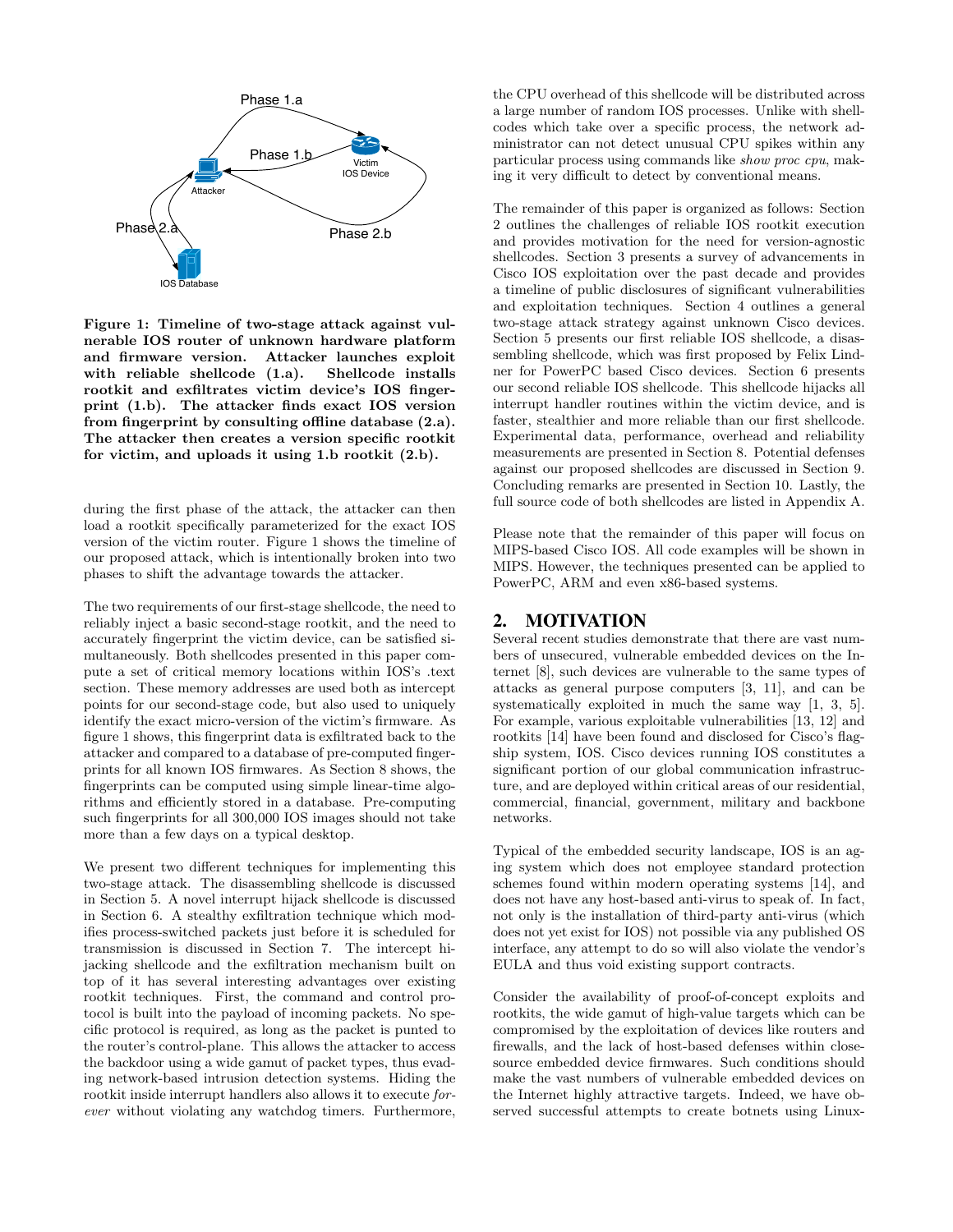based home routers [4]. As Section 3 shows, the necessary techniques of exploiting Cisco IOS and installing root-kits on running Cisco routers are well understood. However, an obstacle still stands in the way of reliable large-scale exploitation of Cisco devices: firmware diversity.

As Felix Lindner and others have pointed out [12], there are over 300,000 unique versions of Cisco IOS. Diverse hardware platforms, overlapping feature-sets, cryptography export laws, licensing agreements and varying compilation and build procedures all contribute to create an operating environment that is highly diverse. Although unintentional and not strictly a defense mechanism, this firmware diversity has made the deployment of reliable attacks and shellcodes difficult in practice. Therefore, in order for IOS exploitation to be feasible and practical, reliable shellcode that operate correctly across large populations of IOS versions is needed.

As Lindner demonstrates [12], certain common features within Cisco routers can be used to improve the chances of reliable execution of IOS shellcode. The disassembling shellcode concept was proposed in the same work. Building off this insight, we first tested the reliability of the proposed disassembling shellcode. While this technique works smoothly across all versions of IOS for several major hardware platforms, it failed on all versions of IOS for several popular platforms, including the Cisco 2800 series routers. Furthermore, its computational complexity frequently triggered watchdog timer exceptions, which logs a clear trace of the shellcode. Section 5 discusses the reason for this failure, and several other drawbacks of this disassembling approach.

Looking to improve reliability and performance, we constructed a different shellcode by leveraging a common invariant of not only Cisco IOS, but all embedded systems, interrupt handler routines. Hijacking interrupt handlers is advantageous for several reasons. First, such routines can be identified by a single 32-bit instruction, eret, or exception return. The search for a single eret instruction reduces the computational complexity of the first-stage shellcode. Whereas the disassembling shellcode frequently causes watchdog timer exceptions on busy routers (See Section 5), the interrupt-handler hijacking first-stage shellcode executes quickly enough to avoid such timer exceptions, even on heavily utilized routers. Second, there are approximately two dozen interrupt handler routines on any IOS image, all of which are clustered around a common memory range. By using offline analysis of large numbers of IOS images, we can safely reduce the memory range searched by the first-stage shellcode to a small fraction of IOS's .text section, further improving the efficiency of the shellcode (See Figures 8 and 9).

As our experimental data shows, the two proposed shellcodes, along with our proposed data exfiltration mechanism presented in Section 7, combined with available vulnerabilities of Cisco IOS makes the large-scale of Cisco routers feasible. Weaponizing the techniques presented in this paper to create worms which target routers is possible, and can seriously damage the Internet substrate. Therefore, the development of advanced host-based defense mechanisms to mitigate such techniques should now be considered a necessity. Section 9 discusses potential host-based defenses for Cisco IOS and other similar embedded devices.

#### 3. RELATED WORK

A timeline of significant advancements in offensive technologies against Cisco IOS is listed below.

- FX, 2003: FX analyzes several IOS vulnerabilities and various exploitation techniques [11].
- Lynn, 2005: Lynn described several IOS shellcode and exploitation techniques, demonstrating VTY binding shellcode [13].
- Lynn, 2005: Cisco and ISS Inc. files injunction against Michael Lynn [2].
- Uppal, 2007: Uppal releases IOS Bind shellcode v1.0 [16].
- Davis, 2007: Davis releases IOS FTP server remote exploit code [10].
- Muniz: 2008 Muniz releases DIK (Da IOS rootKit) [14].
- FX, 2009: FX demonstrates IOS diversity, demonstrates reliable disassembling shellcode and reliable execution methods involving ROMMON [12].
- Muniz and Ortega, 2011: Muniz and Ortega releases GDB support for the Dynamips IOS emulator, and demonstrates fuzzing attacks against IOS [15].

The techniques presented in this paper extend the above line of work by introducing novel methods of constructing reliable IOS shellcodes and stealthy exfiltration, making largescale exploitation feasible across all IOS-based devices.

#### 4. TWO-STAGE ATTACK STRATEGY

Sections 5 and 6 discusses two reliable shellcode techniques. Unlike existing IOS shellcodes, these two examples are designed to work in a two-phase attack. Figure 1 illustrates the attack process. In general, this attack first computes a series of memory locations which the second-stage shellcode will intercept to obtain minimal rootkit capability. This series of memory locations is also exfiltrated back to the attacker after the first-stage rootkit finishes execution. Using this information as a host fingerprint, the attacker queries a database of pre-computed fingerprints for all known IOS images to determine the exact micro-version of firmware running on the victim router. Once this is known, a version specific rootkit can be constructed automatically, then loaded onto the victim router via the rootkit installed by the firststage shellcode.

Each shellcode computes a different set of features. In the case of the disassembling shellcode, a 2-tuple is computed; the address of an invariant string and the address of the password authentication function. In the case of the interrupt hijacking shellcode, a n-tuple is exfiltrated, containing a list of memory address for all interrupt handler routines on the victim device. Section 8 will discuss how accurately each feature-set can uniquely identify the micro-version of the victim IOS environment.

As the demonstration videos [7] show, the two shellcodes presented in this paper are tested using standard IOS images with an artificially introduced vulnerability allowing arbitrary memory modification and code execution. More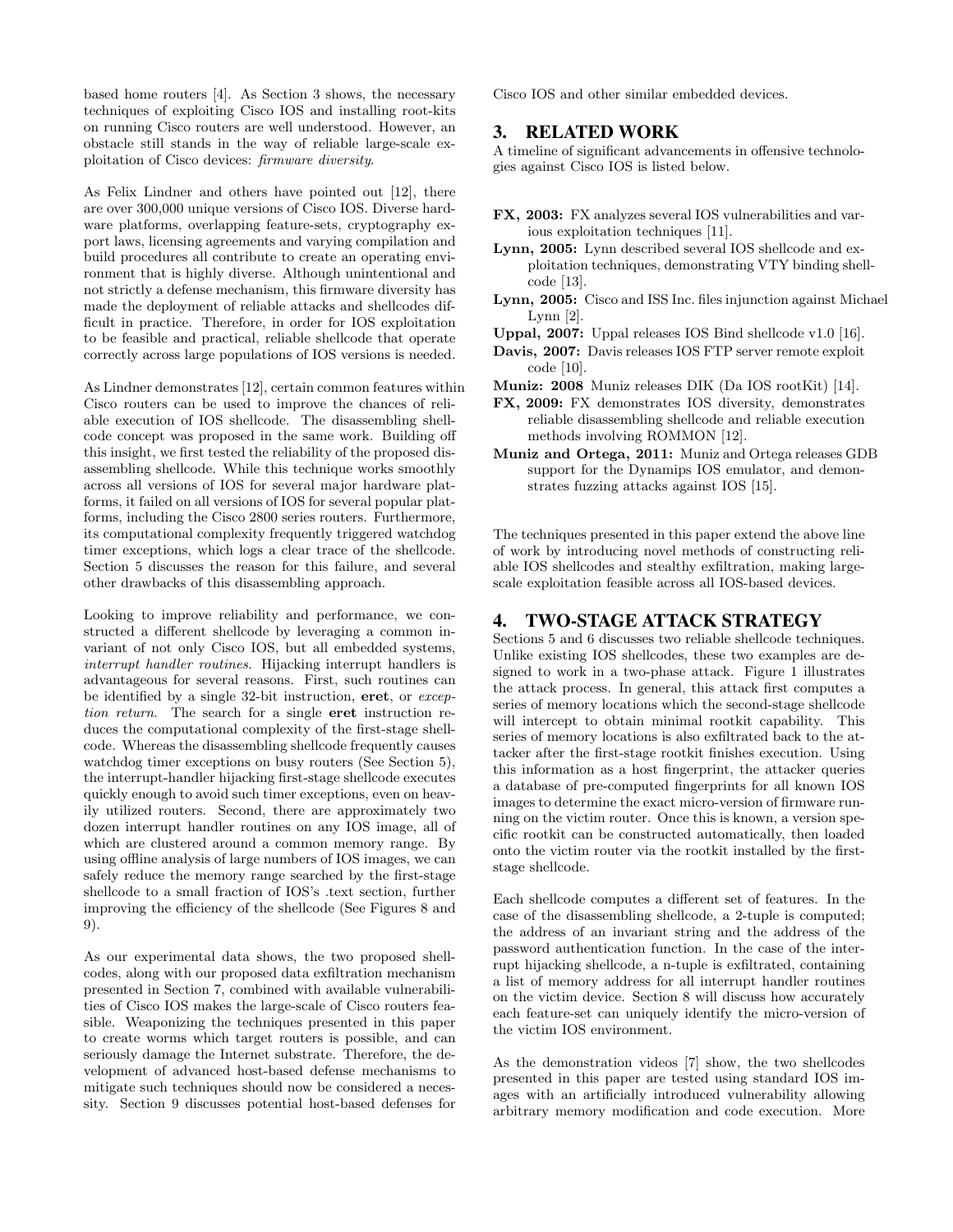

Figure 2: The disassembling shellcode first locates a known string (A), then locates a xref to this string (B). Once this xref location is found, the attacker can patch the function containing the xref. This shellcode requires two linear scans of IOS memory, one through the .data section, and a second one through the .text section.

specifically, the shellcodes are tested with a simple code loader which overwrites the IOS command "show call filter component". The efficacy of both shellcodes is tested on both Dynamips emulations and physical Cisco hardware. During the development and testing process, Muniz and Ortega's GDB patch [15] for Dynamips as well as a custom GDB proxy for physical Cisco devices were used.

#### 5. SHELLCODE #1: DISASM SHELLCODE

First proposed by Felix Lindner [12] for PowerPC-based routers, the disassembling shellcode scans the victim router's memory twice in order to locate and patch a target function based on some functional invariant, and works as follows:

- A. Find String Addr: Scan through memory, looking for a specific string pattern. For example, '%Bad Secrets'.
- B. Find String-Xref: With the string's memory location known, construct the instruction which loads this address. Rescan through memory, looking for code which references this string.
- C. Patch Function: The data reference is located within the function we wish to find. Search within this function for the desired intercept point. For example, the function entry point, or a specific branch instruction.

Any function which prints a predictable string can be identified and patched in this manner. A particularly useful function is the credential verification function, which prints '%Bad Secrets' when the wrong enable password is entered 3 times.

Figure 3 shows the disassembly of this function. We can bypass password authentication by overwriting a single move instruction, highlighted in red.

As experimental results in Section 8 shows, this first-stage shellcode reliably disables password authentication for all versions of Cisco 7200 and 3600 IOS images tested. However, it failed for all Cisco 2800 series IOS images.

In general, this type of disassembling shellcode is suitable for finding direct data references, and will fail to find indirect references. Indirect references can be identified at the price

| <b>text:829EB638</b>                            | <b>MOVA</b> | Sa2, Szero                                     |
|-------------------------------------------------|-------------|------------------------------------------------|
| <b>text:829EB63C</b>                            | jal         | sub 829EB50C                                   |
| <b>text:829EB640</b>                            | nop         |                                                |
| <b>text:829EB644</b>                            | bnez        | \$v0, loc 829EB66C                             |
| <b>text:829EB648</b>                            | 14          | Svo.1                                          |
| text: 829EB64C                                  |             |                                                |
| text:829EB64C loc 829EB64C:                     |             | # CODE XREF: sub 829EB5C4+70 j                 |
| text:829EB64C                                   | slti        | \$v0, \$s0, 3                                  |
| <b>text:829EB650</b>                            | bnez        | \$v0, loc 829EB60C                             |
| <b>text:829EB654</b>                            | move        | $sao.$ $ss5$                                   |
| text:829EB658                                   | lui         | $s_{v1.}$ $0x6396$                             |
| text: 829EB65C                                  | addiu       | \$a0, \$v1, aBadSecrets # "\n%% Bad secrets\n" |
| text:829EB660                                   |             |                                                |
| text:829EB660 loc_829EB660:                     |             | # CODE XREF: sub 829EB5C4+2C j                 |
| <b>text:829EB660</b>                            | jal         | sub_806607AC                                   |
| <b>text:829EB664</b>                            | nop         |                                                |
| <b>text:829EB668</b>                            | move        | SvO, \$zero                                    |
| text: 829EB66C                                  |             |                                                |
| text:829EB66C loc_829EB66C:                     |             | # CODE XREF: sub 829EB5C4+80 j                 |
| text: 829EB66C                                  | 1w          | $sra, 0x90+var 8(5sp)$                         |
| <b>text:829EB670</b>                            | 1w          | $$s5, 0x90+var C(Ssp)$                         |
| <b>text:829EB674</b>                            | 1w          | \$s4, 0x90+var 10(\$sp)                        |
| <b>text:829EB678</b>                            | 1w          | \$s3, 0x90+var 14(\$sp)                        |
| <b>text:829EB67C</b>                            | 1w          | \$s2, 0x90+var 18(\$sp)                        |
| <b>text:829EB680</b>                            | 1w          | $$sl, 0x90+var 1C(5sp)$                        |
| text: 829EB684                                  | 1w          | \$s0, 0x90+var 20(\$sp)                        |
| text:829EB688                                   | ir          | Sra                                            |
| text:829EB68C                                   | addiu       | Ssp, 0x90                                      |
| text:829EB68C<br># End of function sub 829EB5C4 |             |                                                |
|                                                 |             |                                                |

Figure 3: A disassembly of a typical f\_chkpasswd. The string xref is the first highlighted block. The second highlighted block is the single instruction which can disable password authentication in IOS. While these addresses vary greatly, they can be reliably computed at exploitation time by the disassembling shellcode.

of computational complexity. In the case of Cisco routers, this limit is a very practical one. A watchdog timer constantly monitors every process within IOS, terminating any process running for longer than several seconds.<sup>1</sup> As Figure 11 shows, our implementation of the disassembling shellcode frequently caused watchdog timer exceptions to be thrown, leaving clear evidence of the attack in the router's logs.

Once the first-stage completes execution, the attacker can connect to the victim router with level 15 privilege, bypassing authentication. The attacker can then identify the exact IOS version by a number of methods by using the router's administrative interface. While this backdoor gives the attacker persistent control of the device, it is not covert. Section 6 shows our interrupt hijack shellcode, which installs an equivalent backdoor through a covert channel, using payloads of IP packets punted<sup>2</sup> to the router's CPU. In our demonstration, we use a large collection of arbitrary UDP and ICMP packets to load complex rootkits into the router's memory.

The video demonstration of the disassembling shellcode running on a Cisco 7204 and 12.4T IOS can be found at [7].

## 6. SHELLCODE #2: INTERRUPT HIJACKER

As Section 5 showed, the disassembling shellcode can be used reliably, at least for several major hardware platforms, to locate and intercept a critical function which handles credential verification in IOS. However, this shellcode must search through large portions of the router's memory twice in order to identify the target string reference, and the target function. This required computation frequently triggered the router's watchdog timer, leaving evidence of the shellcode in the router's log. In general, we want to minimize the amount of computation required by the first-stage shell-

 $^{\rm 1}{\rm The}$  default watchdog timer value is 2 seconds.

 $2A$  packet is punted to a router's CPU when it cannot be handled by its linecards, and must be inspected and process switched.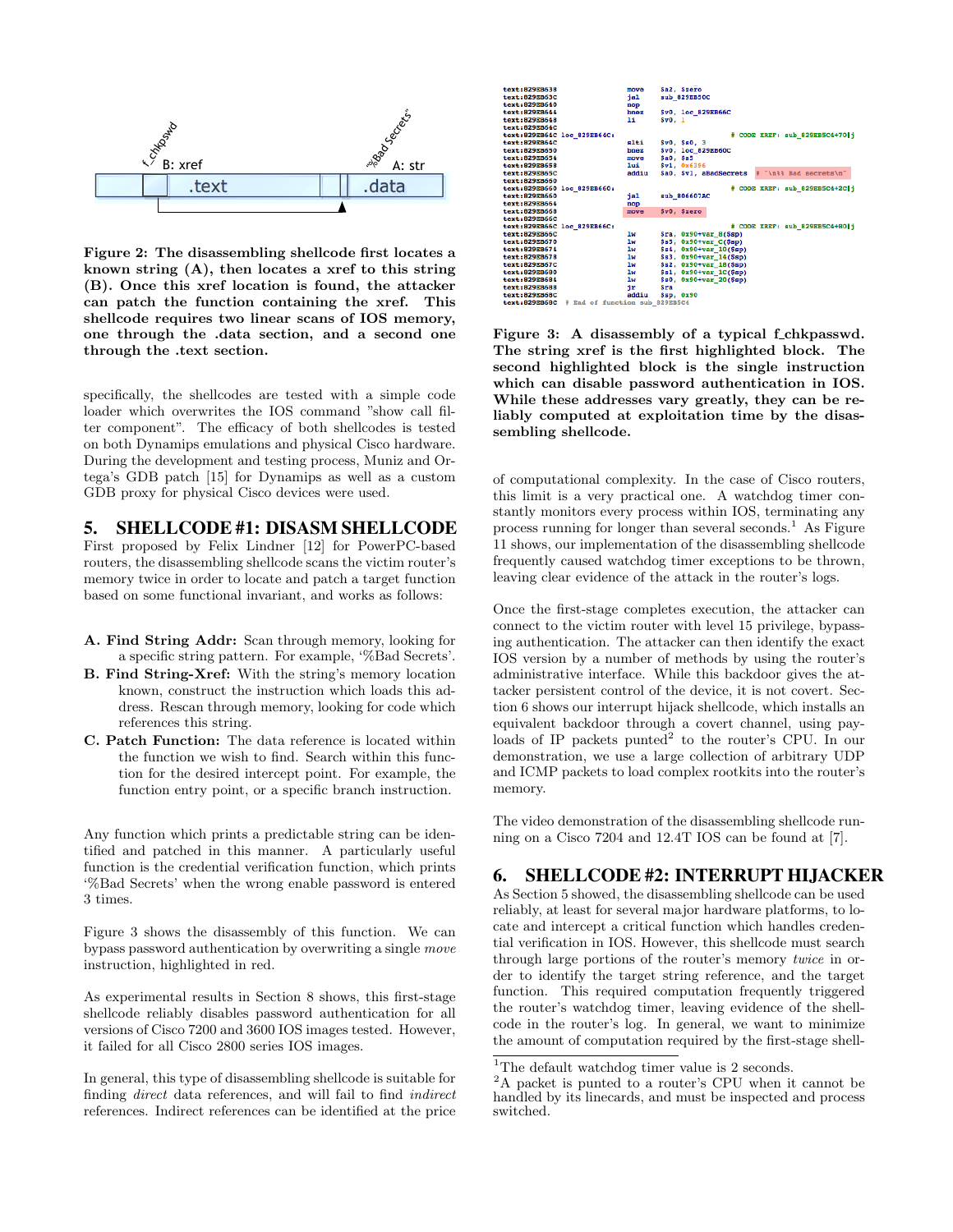

Figure 4: The interrupt hijack shellcode first locates all eret (exception return) instructions within IOS's .text section. The second-stage rootkit is then unpacked inside the \$gp memory area (which is unused by IOS). All eret instructions, and thus all interrupt service routines are hooked to invoke the secondstage code. We now have reliable control of the CPU by intercepting all interrupt handlers of the victim router.

code to evade the watchdog timer, and avoid any perceivable CPU spike or performance degradation.

#### 6.1 First-stage shellcode

The interrupt hijacking shellcode performs a single scan through the router's .text section, locating and intercepting the end of all interrupt handler routines, and works as follows:

- Unpack second-stage: The second-stage shellcode, which contains a basic rootkit, is unpacked and copied to the location pointed to by \$gp, the general purpose register.
- Locate ERET instructions: Scan through memory, looking for all [eret] instructions. All such addresses are stored and exfiltrated for offline fingerprinting (See Section 7.
- Intercept all interrupt handler routines: Hijack all interrupt handler routines by replacing all eret instructions with the [jr \$gp] instruction.

The **eret**, or *exception return* instruction takes no operands, and is represented by the 32-bit value [0x42000018]. As the name suggests, eret is the last instruction in any interrupt handler routine, and returns the CPU context back to the previous state before the interrupt was serviced. Once intercepted, any interrupt serviced by the CPU will invoke our second-stage code, giving us persistent, perpetual control of the CPU to execute our second-stage rootkit.

#### 6.2 Second-stage shellcode

The second-stage is essentially a simple code loader which continuously monitors the router's IOMEM range, looking for incoming packets with a specific format. The secondstage rootkit locates packet payloads marked with a 32-bit magic-number. Such packets contain a 4-byte target address value, a 1-byte flag and variable length data (up to the MTU of the network).

When such a packet is found, the second-stage either copies the variable length data to the 4-byte memory location as indicated by the packet, or jumps the PC to a specified location. In order to load such packets into the victim router's IOMEM, the attacker simply needs to craft IP packets which will be punted to the router's CPU. Any packets which must be inspected by the router's control-plane will suffice.<sup>3</sup> For demonstration purposes, we used a variety of UDP and ICMP packets. Such packets need not even be destined to the router's interface. Various malformed broadcast and multicast packets are automatically punted to CPU and copied to the router's IOMEM region (on the 7200 platform).

When the first-stage shellcode completes, the attacker has:

- Host fingerprint: The list of eret addresses is exfiltrated to the attacker, and will uniquely identify the microversion of the victim's IOS (See Section 8).
- Perpetual CPU control: The second-stage code, copied to the global-scope memory area, is invoked each time an interrupt is serviced by IOS.

We now present a second-stage rootkit which monitors all incoming packet-data entries, or payloads of packets which have been punted to the router's control-plane for process switching, continuously scanning incoming packets for commands from the attacker. Using the second-stage rootkit presented below, the attacker can load and execute arbitrary code by crafting command and control packets in the payload of any IP packet which will be punted to the router's CPU. The attacker can stealthily assemble large programs within the router's memory by using a wide spectrum of different packet types, like ICMP, DNS, mDNS, etc.

Since we intercept all interrupt handlers, the second-stage code is invoked whenever any interrupt is serviced, including timer interrupts, interrupts from linecards, etc. Therefore, a very limited amount of computation (under a hundred instructions) can be done inside interrupt handlers without seriously impacting the router's stability and performance. Figure 5 illustrates a second-stage rootkit that is designed specifically for high-frequency execution within interrupt handlers. Each time the second-stage code is invoked, the rootkit scans through the linked-list of packet data entries located within IOMEM. Figure 6 shows a snapshot of this data structure in IOMEM. Each time the second-stage code is invoked, it scans through a fixed number of packetdata entries, looking for specially marked packets containing a 32-bit magic number. The number of packet data entries scanned at each iteration directly impacts the reliability of this method (See Section 8).

Once such an entry is found, the second-stage code does the following:

Parse OpCode: Parse the packet data entry, looking for a 1-byte opcode, along with a 4-byte target address value.

<sup>3</sup>Different router platforms have different packet handling capabilities, trying to reduce the number of packets that must be punted to CPU. However, packets destined to routing processes, like BGP, OSPF, along with ICMP and SNMP packets are typically punted to CPU.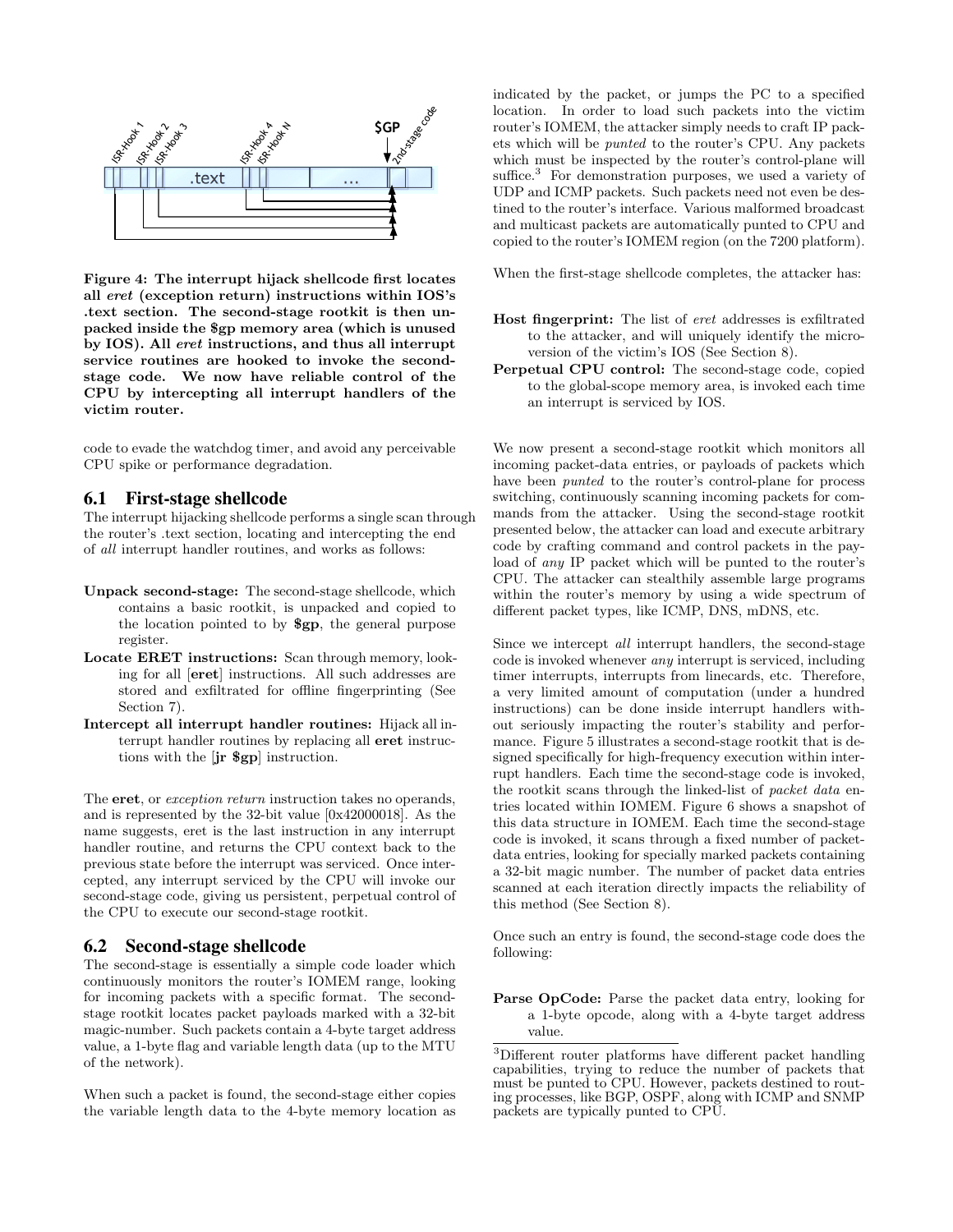

Figure 5: Interrupt hijack second-stage rootkit. Each time any ISR (interrupt service routine) is invoked, the rootkit will seek through the latest punted packets within IOMEM for specially crafted command and control packet payloads.

- If  $OpCode = Load$ : The second-stage code will copy the content of the remainder of the packet-data entry to the 4-byte address indicated by the packet.
- If  $OpCode = Run:$  The second-stage code will jump the PC to the target address indicated by the packet.

The second-stage code is designed to execute with high frequency, but in small bursts. It will execute approximately 100 instructions each time it is invoked, which allows us to scan through several dozen packets before returning control of the CPU back to the interrupt handler, and thus the preempted IOS code.

Note that the head of the packet-data linked-list structure is located in a well-known address within the IOMEM region, which is mapped to the same virtual-memory address regardless of router model or IOS version [6], making this packet-scrubbing technique reliable across all IOS versions on many router platforms.

The intercept hijacking shellcode has several interesting advantages over existing rootkit techniques. First, the command and control protocol is built into the payload of incoming packets. No specific protocol is required, as long as the packet is punted to the router's control-plane. This allows the attacker to access the backdoor using a wide gamut of packet types, thus evading network-based intrusion detection systems. Hiding the rootkit inside interrupt handlers also allows it to execute forever without violating any watchdog timers. Furthermore, the CPU overhead of this shellcode will be distributed across a large number of random IOS processes. Unlike with shellcodes which take over a specific process, the network administrator cannot detect unusual CPU spikes within any particular process using commands like *show proc cpu*, making it very difficult to detect by conventional means.

| 0F000190        |    |    | <b>RE 12 34 CD FF FE 00 00</b>  |    |       |                         |           |           |    | 00 00 00 00 62 CB C8 30 |  |  | .4. b0               |
|-----------------|----|----|---------------------------------|----|-------|-------------------------|-----------|-----------|----|-------------------------|--|--|----------------------|
| 0F0001A0        |    |    |                                 |    |       | 60 6E 53 7C OF 00 02 DO |           |           |    | OF 00 00 64 80 00 00 88 |  |  | $\text{ns}$          |
| <b>OF0001B0</b> |    |    | 00 00 00 01 00 00 00 00         |    |       |                         |           |           |    | 00 00 00 01 64 6D 20 B8 |  |  | . dm                 |
| 0F0001C0        |    |    | AF AC EF AD 00 00               |    | 00 00 |                         | <b>OO</b> | 00        | 00 | 00 00 00 00 00          |  |  | .                    |
| 0F0001D0        |    |    | 00 00 00 00 00 00 00 00         |    |       |                         | 00        |           |    | 00 00 00 00 00 00 00    |  |  | .                    |
| 0F0001E0        |    |    | 00 00 00 00 00 00 00 00         |    |       |                         |           |           |    | 00 00 00 00 00 00 00 00 |  |  | .                    |
| 0F0001F0        | 00 |    | 00 00 00 00 00 00 00            |    |       |                         | 00        | 00        | 00 | 00 00 00 00 00          |  |  | .                    |
| 0F000200        | 00 |    | 00 00 00 00 00 00 00            |    |       |                         | 00        | 00        |    | BA 27 1A B2 7C 6C       |  |  | . 1                  |
| 0F000210        |    |    | CA 00 5D 10 00 00 08 00         |    |       |                         |           |           |    | 45 00 00 2E 00 01 00 00 |  |  | . 1. E.              |
| 0F000220        |    |    | FF 01 A7 CB 0A 00 00 02         |    |       |                         |           |           |    | 0A 00 00 01 00 00 DF 3C |  |  | . <                  |
| 0F000230        |    |    | 00 00 00 00 58 66 31 4C         |    |       |                         |           |           |    | 54 38 33 44 00 00 00 21 |  |  | $\ldots$ $Xf1LT83D1$ |
| 0F000240        |    |    | 20 52 6F 31 34 32 00 00         |    |       |                         |           |           |    | 00 00 00 00 00 00 00 00 |  |  | Ro142                |
| 0F000250        |    |    | 00 00 00 00 00 00 00 00         |    |       |                         |           |           |    | 00 00 00 00 00 00 00 00 |  |  | .                    |
| 0F000260        | 00 |    | 00 00 00 00 00 00 00            |    |       |                         | <b>OO</b> | <b>OO</b> | 00 | 00 00 00 00 00          |  |  | .                    |
| 0F000270        |    |    | 00 00 00 00 00 00 00 00         |    |       |                         | 00        | 00        |    | 00 00 00 00 00 00       |  |  | .                    |
| 0F000280        |    |    | <u>00 00 00 00 00 00 00 00 </u> |    |       |                         |           |           |    | 00 00 00 00 00 00 00 00 |  |  | .                    |
| 0F000290        | 00 |    | 00 00 00 00 00 00 00            |    |       |                         | 00        | 00        | 00 | 00 00 00 00 00          |  |  | .                    |
| <b>OF0002A0</b> | 00 |    | 00 00 00 00 00 00 00            |    |       |                         | <b>OO</b> | 00        |    | 00 00 00 00 00 00       |  |  | .                    |
| <b>OF0002B0</b> |    |    | 00 00 00 00 00 00 00 00         |    |       |                         | 00        | 00        |    | 00 00 00 00 00 00       |  |  | .                    |
| 0F0002C0        | 00 | 00 | 000000                          | 00 | 00    | 00                      | <b>OO</b> | 00        | 00 | 00 FD 01 10 DF          |  |  | .                    |
| 0F0002D0        |    |    | AB 12 34 CD FF FE 00 00         |    |       |                         | 00        | 00        | 00 | 00 62 CB C8 30          |  |  | .4. <b>.</b> b0      |
| 0F0002E0        |    |    | 60 6E 53 7C OF 00 04 10         |    |       |                         |           |           |    | OF 00 01 A4 80 00 00 88 |  |  | $\mathbf{ns}$        |

Figure 6: Highlighted words, left to right, top to bottom. 1: Pointer to previous packet data node. 2. Pointer to next packet data node. 3. Exfiltration request magic pattern. 4. Beginning of next packet data entry, pointed to by 2.

The video demonstration of the interrupt hijack shellcode running on a Cisco 7204 router and 12.4T IOS can be found at [7].

#### 7. STEALTHY DATA EXFILTRATION

After the first-stage shellcode completes, it yields a sequence of memory addresses where the eret instruction is located. As Section 8 shows, this data can serve as a host fingerprint, allowing the attacker to identify the exact micro-version of the victim's IOS firmware. Several known methods can be used to exfiltrate this fingerprint back to the attacker. Note that the entire memory sequence need not be transmitted, as a simple hash of the data will suffice. The attacker can carry out a VTY binding [16] to open a reverse shell back to the attacker, or simply use the console connection to generate an ICMP packet back to the attacker. Depending on which services are publicly accessible on the router, the attacker can inject the fingerprint data into the server response. For example, the HTTP server's default HTML can be modified.

These methods will most likely leave some detectable sideeffect which can trigger standard network intrusion detection system. We present a new exfiltration technique which modifies the payload content of process-switched packets just prior to transmission. The data is exfiltrated using packets generated by router itself, thus making the detection of this covert channel more difficult.

Once a packet is punted to the router's control-plane, it is copied from the network interface hardware to the router's IOMEM region. For efficiency, when such a packet is process switched, the packet-data entry is not copied. Instead, the pointer to this data is simply moved from the router's RX queue to its TX queue. Once there, the packet is scheduled for transmission, then forwarded appropriately. If the attacker can modify the contents of the packet-data entry before it is transmitted, such payloads can be used as a vehicle for stealthy exfiltration. Figure 7 illustrates this exfiltration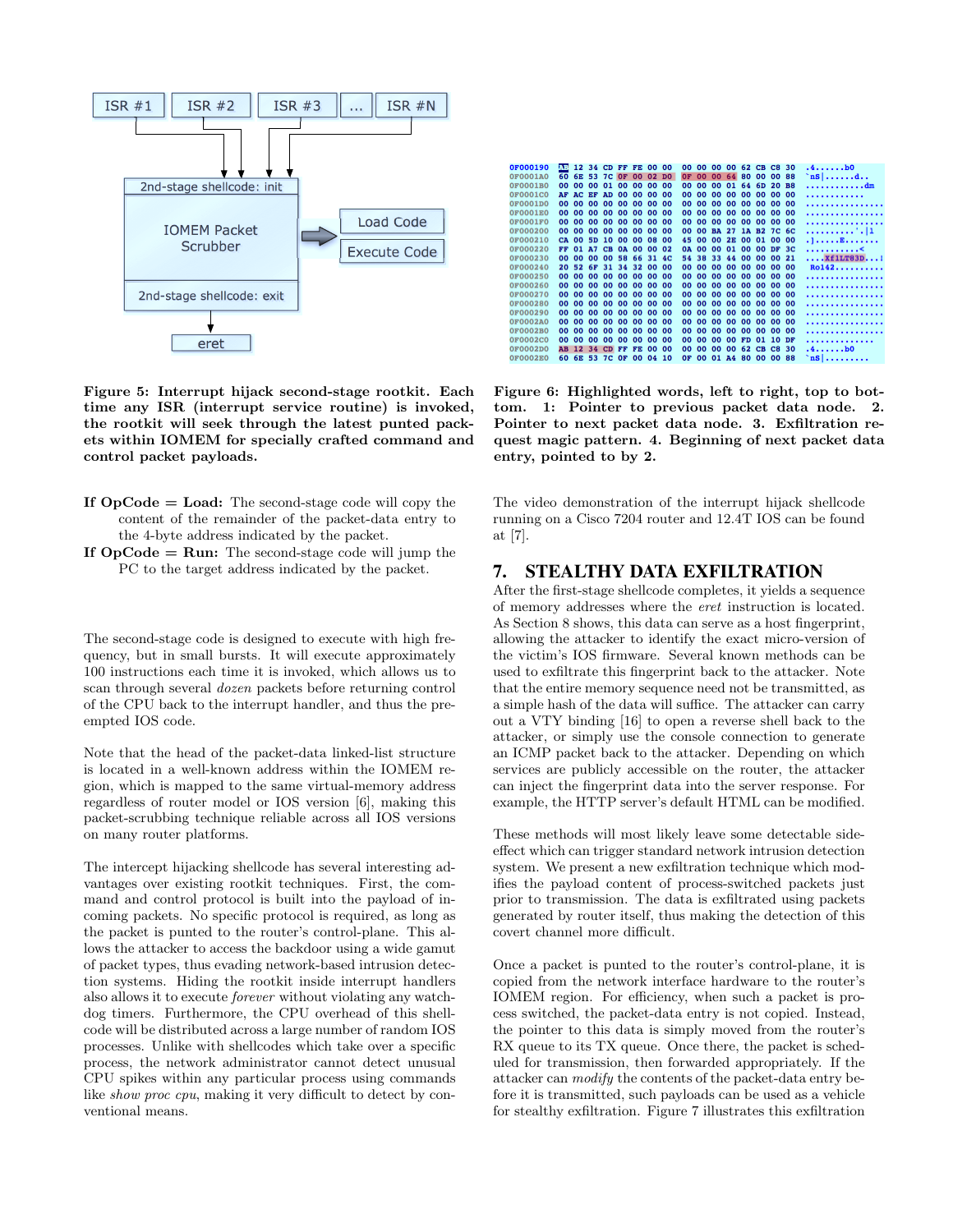

Figure 7: Data exfiltration through forwarded packet payload. 1: The attacker crafts a packet with a magic pattern in its payload indicating exfiltration request. 2: Packet payload is copied into a \*packet data\* structure. 3: Rootkit locates magic pattern, overwrites remaining packet with exfiltrated data. 4: Packet is process-switched. The packet data entry is linked to the TX queue. 5: The requested data is sent back to the attacker inside an ICMP response packet.

#### process.

This type of manipulation is highly time-sensitive, as the attacker will typically only have a few milliseconds after the packet's arrival to locate and manipulate its payload, before the packet is transmitted. However, since the second-stage rootkit is invoked with every interrupt, it can precisely intercept the desired packet before it is placed on the TX queue, allowing the attacker to use the same covert command and control channel for data exfiltration. Section 8 discusses the performance of this exfiltration method. Due to the timing constraints of the interrupt hijack shellcode and various race conditions related to process-switching and CEF, not all exfiltration requests sent by the attacker will be processed. In practice, approximately 10% of exfiltration requests are answered by the rootkit when tested on an emulated 7204VXR/NPE-400 router.

The video demonstration of this exfiltration method can be found at [7].

## 8. EXPERIMENTAL DATA

The reliability of the disassembling shellcode, presented in Section 5 and the interrupt hijack shellcode, presented in Section 6, are shown in Table 1. Three major Cisco router platforms, the 7200, 3600 and 2800 series routers are tested. The two proposed shellcode algorithms are tested against 159 IOS images, ranging from IOS version 12.0 to 15.

|      | Hardware Platform | Sample Size | Reliability |
|------|-------------------|-------------|-------------|
| xref | 7200              | 76          | 100%        |
| eret | 7200              | 76          | 100%        |
| xref | 3600              | 52          | 100%        |
| eret | 3600              | 52          | 100%        |
| xref | 2800              | 31          | $0\%$       |
| eret | 2800              | 31          | 100%        |

Table 1: Reliability of the disassembling shellcode and interrupt hijack shellcode when tested on 159 IOS images.

| reliability $\vert 0\% \vert 0.67\% \vert 1.29\% \vert 4.67\% \vert 5.38\% \vert 10.10\% \vert 10.10\% \vert 10.10\% \vert 10.10\% \vert 10.10\% \vert 10.10\% \vert 10.10\% \vert 10.10\% \vert 10.10\% \vert 10.10\% \vert 10.10\% \vert 10.10\% \vert 10.10\% \vert 10.10\% \vert 10.10\% \vert 10.10\% \vert 10.$ |  |  |  |
|-----------------------------------------------------------------------------------------------------------------------------------------------------------------------------------------------------------------------------------------------------------------------------------------------------------------------|--|--|--|

Table 2: Reliability of exfiltration mechanism when the number of packet-data nodes searched per invocation varies. Searching more than 64 nodes caused the test router to behave erratically.

The computational overhead of both shellcodes are shown in Figure 10 for a typical 7200 IOS 12.4 image. In some instances, the disassembling shellcode did not terminate in time, which triggered a watchdog timer exception to be thrown and logged (See Figure 11). The interrupt hijack shellcode consistently completed first-stage execution without triggering any watchdog timer exception.

Table 2 shows the reliability of the exfiltration mechanism presented in Section 7, as the number of packet-data nodes searched during each interrupt-driven invocation. The reliability rate is calculated by counting the number of exfiltration requests the rootkit successfully answered out of 150 ICMP requests. Searching more than 64 nodes at each invocation caused the router to behave erratically, sometimes leading to crashes.

Figure 8 and 9 shows the distribution of features found by the disassembling shellcode and interrupt hijack shellcode respectively across 159 tested IOS images. Note that while



Figure 10: CPU utilization of 7204 router during the first-stage execution of both the disassembling and intercept hijack shellcodes. Note that the interrupt hijack shellcode is simpler, requires less CPU and thus avoids watchdog timer exceptions.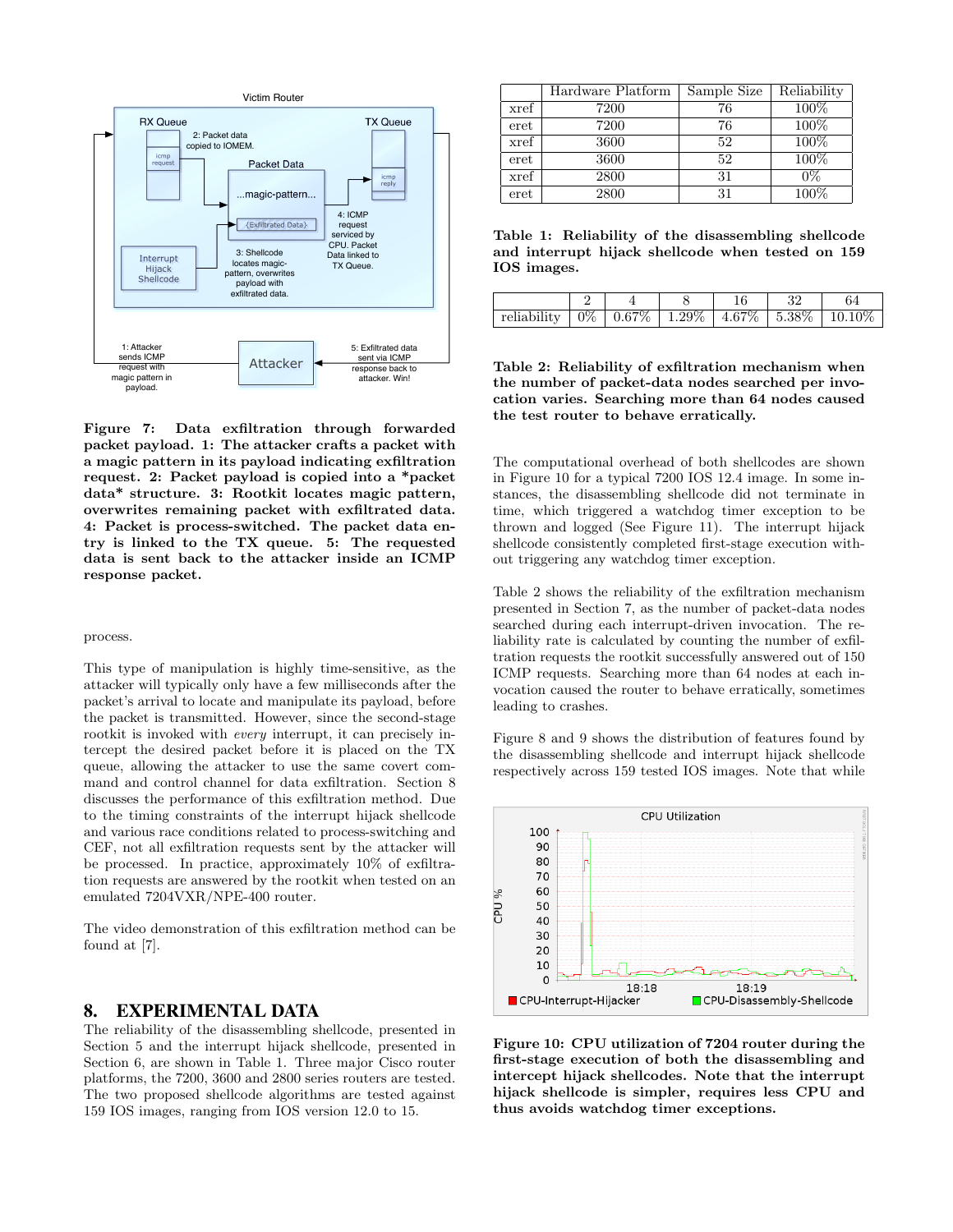

Figure 8: Distribution of the location of the password authentication function. This location varies greatly across the IOS .text segment, forcing the disassembling shellcode to search a large region.



Figure 11: CPU intensive shellcodes will be caught by Cisco's watchdog timer, which terminates and logs all long running processes. The disassembling shellcode, although reliably bypasses password verification, consistently triggered the watchdog timer, generating the above logs, which give precise memory location of the shellcode.

the string reference tends to be more widely distributed, interrupt handler routines are typically found in a much smaller area. While the exact location of interrupt handlers still remain unpredictable, this concentration allows the interrupt hijack first-stage shellcode to search through a relatively small range of memory when compared to the disassembling shellcode.

#### 9. DEFENSE

In order to categorically mitigate against the offensive techniques described in this paper, host-based defenses must be introduced into the router's firmware. Since persistent rootkits must modify portions of the router's code, a selfchecksumming mechanism can be injected into IOS to detect and prevent unauthorized modification of IOS itself. This can be generalized to all regions of the router which should remain static during normal operation of the router, and can include large portions of the .data, ROMMON, and .text sections.



Figure 9: Distribution of the location of eret instructions over 162 IOS images. These locations mark the end of all interrupt service routines in IOS, and tend to be concentrated within a predictable region of IOS.

Such a defensive mechanism, called Symbiotic Embedded Machines, have been proposed by the authors to solve this problem [9]. We have shown that Symbiotes can be injected into Cisco IOS in a version-agnostic manner to provide continuous integrity validation capability to the host router. Our experimental results show that such Symbiotes can detect unauthorized modification to any static region of IOS in approximately 300ms. Symbiotic defenses of this type is the focus of ongoing research.

## 10. CONCLUSION

We present a two-stage attack strategy against Cisco IOS, as well as two unique multi-stage shellcodes capable of reliable execution within a large collection of IOS images on different hardware platforms. The disassembling shellcode, first proposed by Felix Lindner [12] operates by scanning through the router's memory, looking for a string reference, allowing the attacker to disable authentication on the victim router. The interrupt hijack shellcode injects a second-stage shellcode capable of continuously monitoring incoming punted packets for specially crafted command and control packets from the attacker. The attacker can use this covert backdoor by sending a wide gamut of packet types, like ICMP and UDP, with specially crafted payloads. In both shellcodes, when the first-stage completes execution, a host fingerprint is computed and exfiltrated back to the attacker. Using this data, the attacker can accurately identify the exact microversion of IOS running on the host router. Using the secondstage rootkit, the attacker can then upload a version specific rootkit, which can be pre-made a priori for all IOS images, onto the victim router. This two-stage attack scenario allows the attacker to compromise any vulnerable IOS router as if the specific version of the firmware is known, bypassing the software diversity hurdle which has obstructed the reliable, large-scale rootkit execution within Cisco routers.

#### 11. ACKNOWLEDGEMENTS

This work was partially supported by DARPA Contract, CRASH Program, SPARCHS, FA8750-10-2-0253.